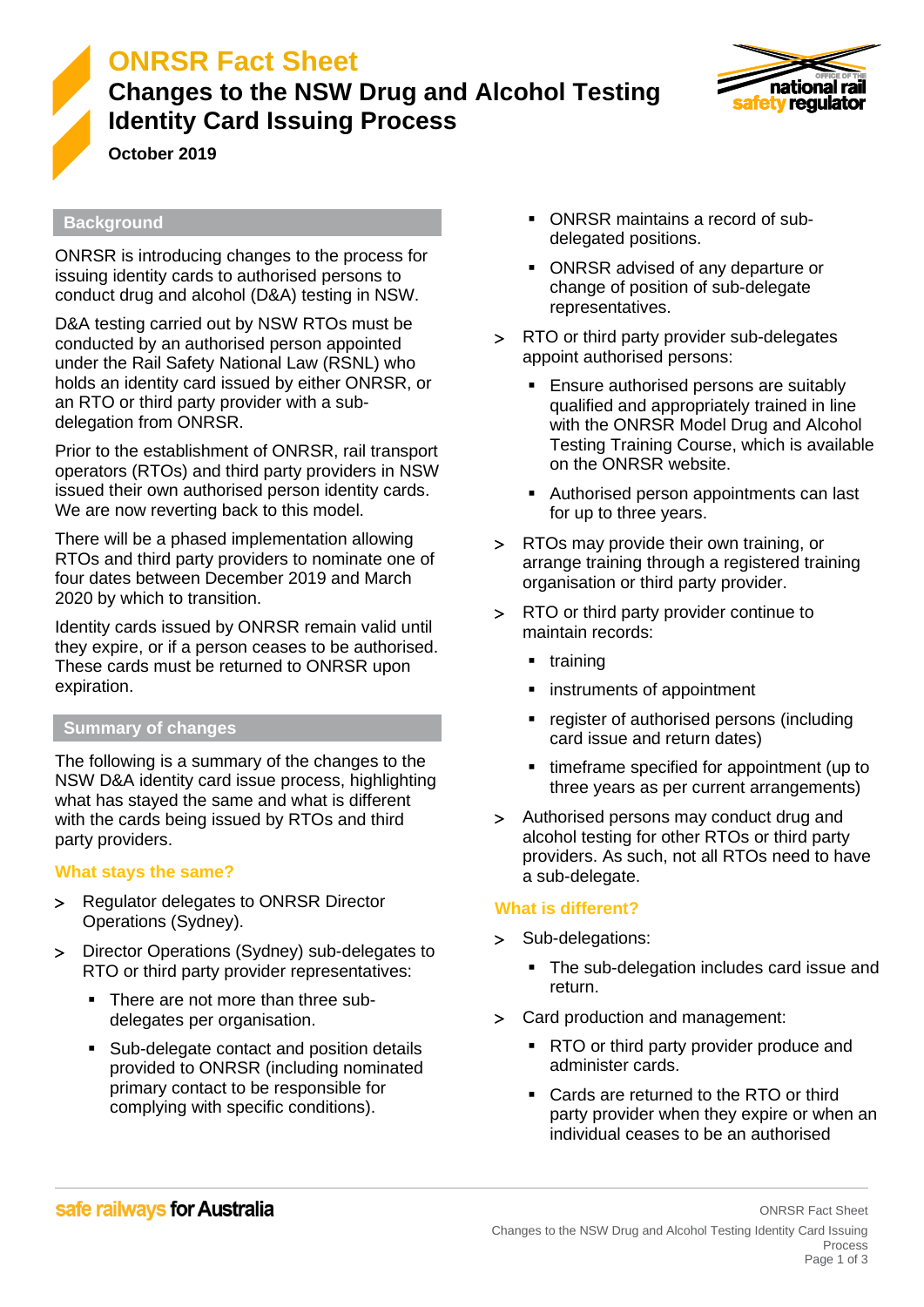person. Note that cards that are issued by the RTO or third party provider under the sub-delegation are not returned to ONRSR.

- > Reporting:
	- RTO or third party provider report to ONRSR annually advising:
		- number of authorised persons currently appointed
		- number of appointments made in the year
		- number of appointments terminated in the year
		- current training provider and training arrangements
- If a third party provider holds the subdelegation, they can manage the whole process of training, appointment of authorised persons, issuing of cards and conducting testing for an RTO.

#### **Procedural matters**

#### **Card issue and return**

RTOs and third party providers are responsible for the issue and management of the D&A identity cards, including card issue and return.

Section 125 of the RSNL sets the requirements for the creation and use of identity cards. Cards must adequately identify the card holder by means of a passport style photograph, name and unique identifier issued by the organisation (such as a reference number or code), and must fulfil three key requirements:

- Cards must be able to be **given** to an authorised person appointed under s124 of the RSNL.
- Cards must be able to be **produced** for inspection on request.
- Cards must be able to be **returned** when the card holder ceases to be an authorised person.

The D&A identity cards can be either physical or digital, provided the above requirements are met. Note that the type and use of physical card production machines or digital information products will not be prescribed by ONRSR.

ONRSR branding should not be included on the identity card. To assist with recognition of authorised persons by rail safety workers (RSWs) and police, the following statement must appear on the card:

*The bearer of this card is an authorised person appointed under s124 of the Rail Safety National Law to conduct drug and alcohol testing of rail safety workers in NSW in accordance with the Rail Safety National Law.*

Photograph requirements remain as per the current ONRSR Photo Guide.

#### **Records management**

RTOs and third party providers are required to maintain records of authorised persons to be made available to ONRSR upon request. This includes authorised person contact and position details, card issue and expiry dates, training records and copies of instruments of appointment.

RTOs and third party providers must continue to maintain existing competence and training requirements in line with AQF qualifications and units of competence, and applicable Australian standards for testing and collecting samples. Refer to the ONRSR website for further information on training of authorised persons to conduct D&A testing.

#### **Reporting requirements**

RTOs and third party providers are required to report to ONRSR annually advising:

- number of authorised persons currently appointed
- number of appointments made in the year
- number of appointments terminated in the year
- current training provider and training arrangements.

### safe railways for Australia